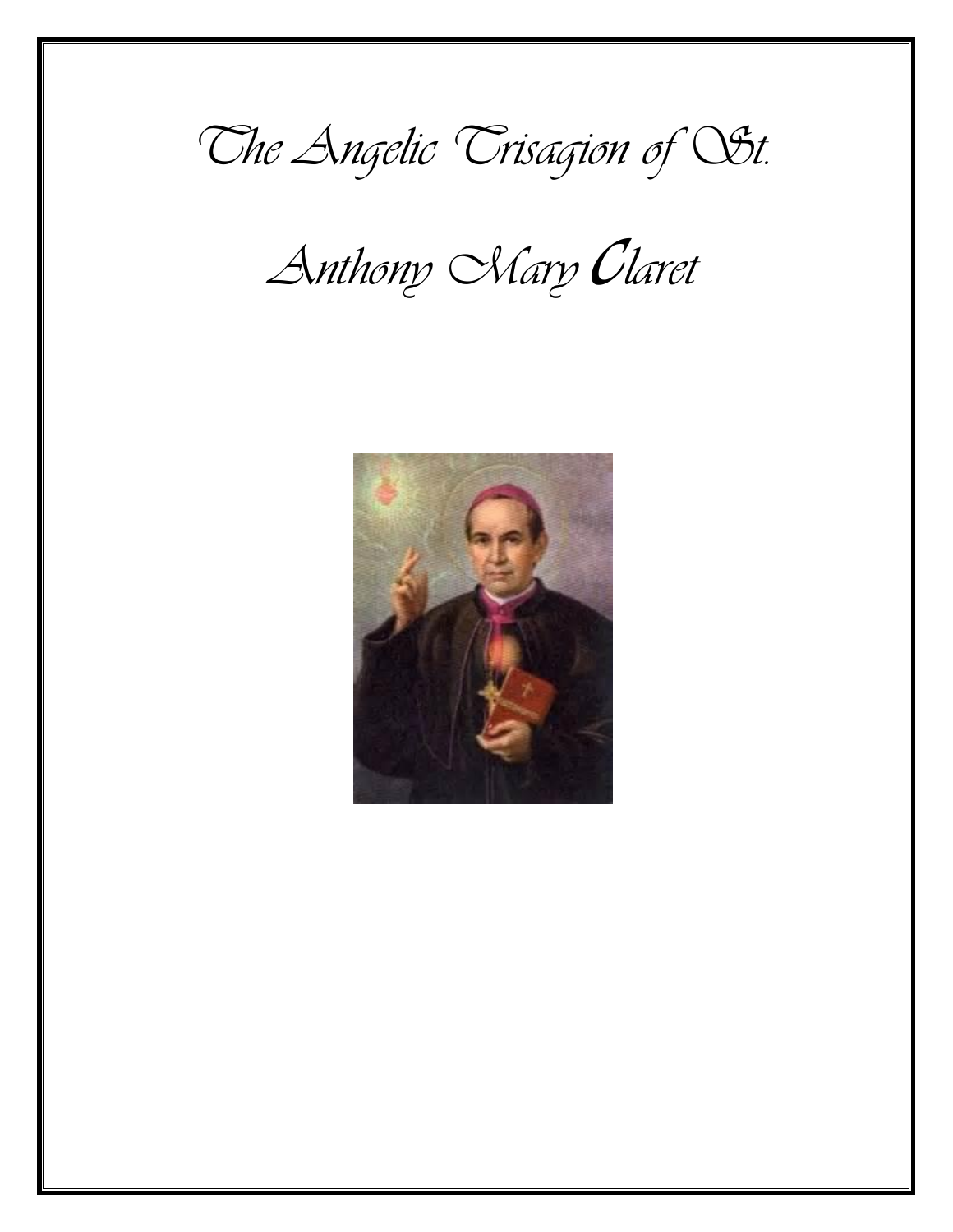#### **The Angelic Trisagion Foreword**

–

The exquisitely beautiful Trisagion Prayers, intoned by the nine choirs of Holy Angels

Seraphim, Cherubim, Thrones, Dominions, Powers, Virtues, Principalities, Archangels and Angels

"Give endless praise To the Holy Trinity in Heaven. This devotion to the Blessed Trinity is the official prayer of the Order of the Blessed Trinity, otherwise known as the Trinitarians. The devotion has been recited by them and their affiliates for centuries in praise of the Trinity. Throughout man's history these prayers were transmitted by the Persons of the Holy Trinity to various saintly people such as Isaias, John the Apostle and Evangelist and St. Anthony Mary Claret. When these prayers were given to St. Anthony Claret who lived from1807 to 1870, he was informed by the Holy Ghost, Third Person of the Holy Trinity, that many chastisements due to mankind because of its fallen nature, would be considerably mitigated for those persons who would pray the Trisagion Prayers entirely. Since our world is sinking very rapidly in its attitudes toward Almighty God, so as to almost obliterate His being, this laxity thus causing diminishing morals and lessened reverence for holy persons and things so that sin and vice prevail everywhere, mankind falls deeper and deeper into a dark pit of its own making, thereby meriting many punishments and chastisements from God for its errant ways. Unlike the angels, man is not inclined to give Almighty God endless praise"

He spends little time in prayer and his slight offering is usually given amid countless distractions. It would be wise, for those who fully comprehend the need to make suitable reparation to the Most Holy Trinity Who is so greatly maligned and offended in these days of great spiritual darkness. What more effective way can be found to please the Holy Trinity than to use the prayers of the angels and the other prayers so greatly esteemed and desired by Heaven? Remember that prayer is essential to life. In a letter to Mother Maria Antonia de San Pedro, Saint Anthony Claret

writes, *"God, Our Lord, has made known to me in a very clear way the necessity that we have to pray and to promote the devotion of the Trisagion, and of the Most Holy Rosary and devotion of our Lord in the*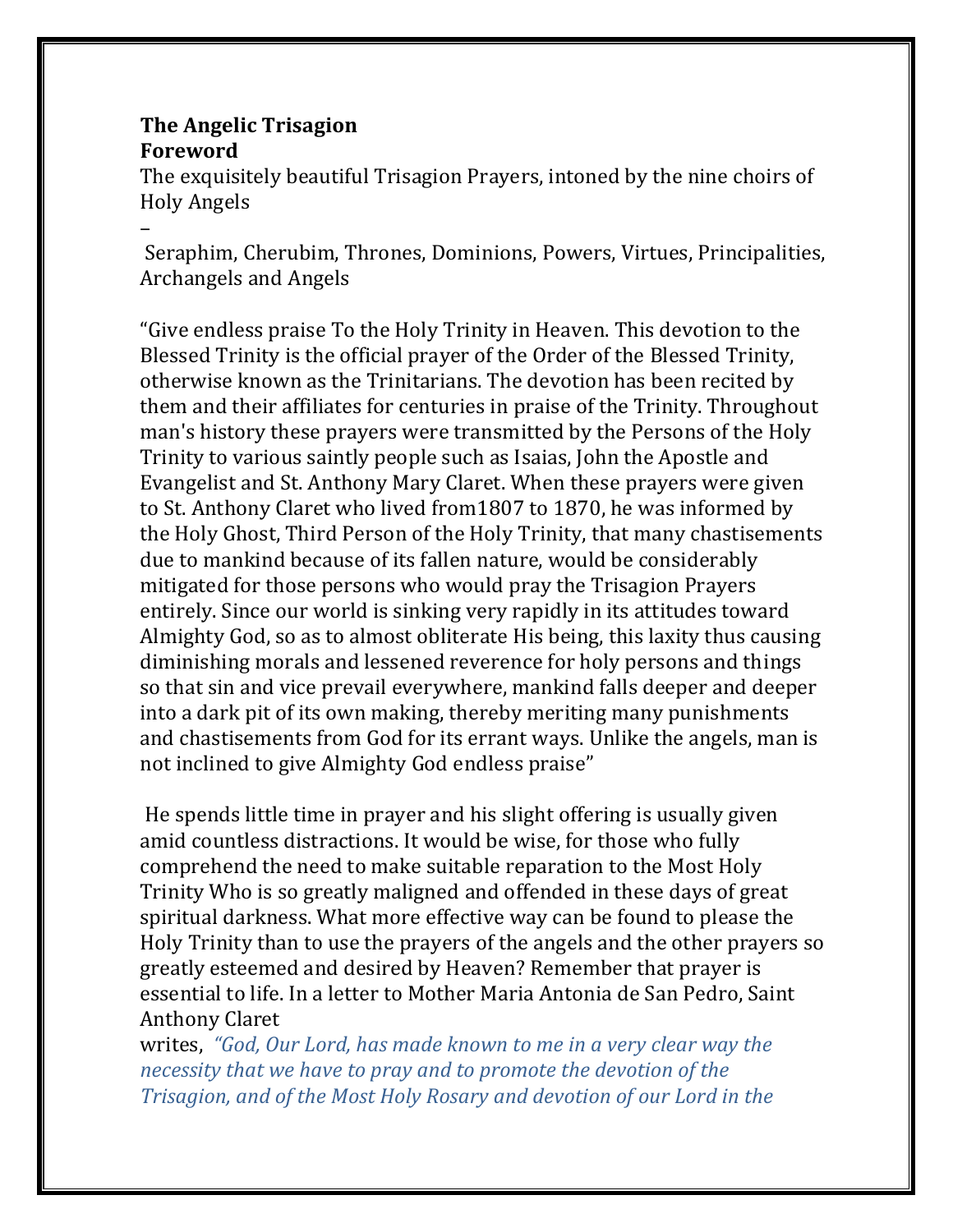*Blessed Sacrament, frequently visiting Him and receiving Him in Most Holy Communion."*

In particular, the Trisagion is as Saint Anthony Claret says*,*

*"An Impenetrable shield against all the evils that God has sent on earth as a Chastisement for our sins."*

Our Lord enlightened me in regard to the three evils menacing Spain, which are:

[1] Protestantism; or rather the decrease of the Catholic spirit

[2] The Republic, and

[3] Communism. In order to counteract these evils, Our Savior made me understand that three devotions had to be intensified, namely, the Trisagion of the Holy Trinity, devotion to the Blessed Sacrament, and devotion to the Holy Rosary. The Trisagion is to be said daily. The Blessed Sacrament should be honored by hearing Mass, receiving Communion frequently, visiting the Blessed Sacrament, and making spiritual communions. The three parts of the Rosary should be said every day, or at least one part, while meditating on the mysteries for each decade, and applying the prayers to the needs of the times."

-Autobiography of St. Anthony Mary Claret, Chapter 18 of Part III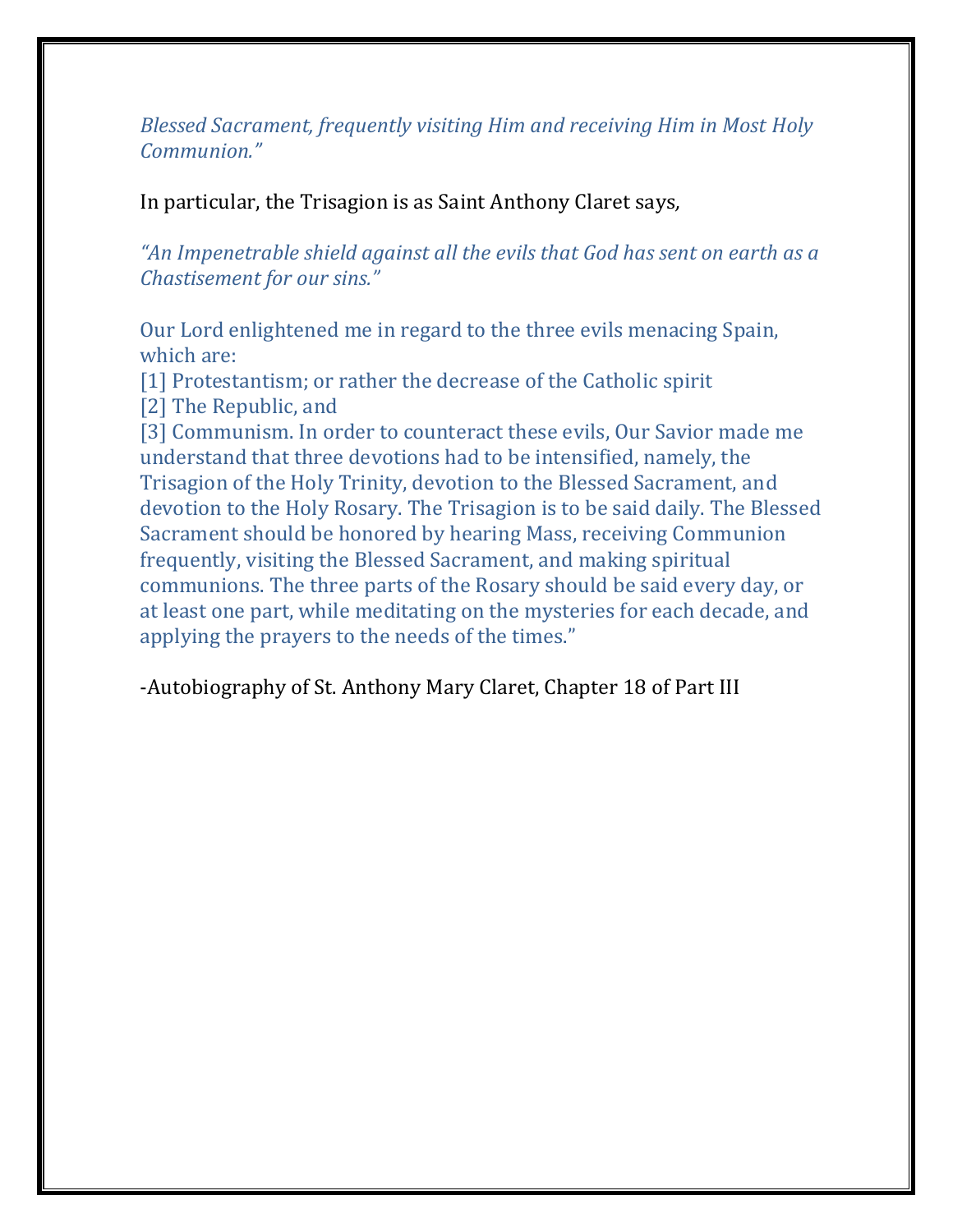#### **THE ANGELIC TRISAGION**

#### Offering to Gain the Indulgences

We humbly beseech Thee, O Lord, to hear and grant the needs of our Holy Mother the Church and the State: for the exaltation of the Holy Catholic Faith; the extirpation of heresies; peace and unity among Christian rulers; the conversion of infidels, separated brethren and sinners; for prisoners, the sick, the dying, those who are traveling; for the Holy Souls in Purgatory and for all the pious works of our Holy Mother Church. Amen.

#### **Invocation**

V. Blessed be the Holy and Undivided Trinity, now and always, forever and ever.

- R. Amen.
- V. O Lord, open my lips.
- R. And my mouth shall proclaim Thy praise.
- V. O God, come to my assistance.
- R. O Lord, make haste to help me.
- V. Glory be to the Father, and to the Son, and to the Holy Ghost.

R. As it was in the beginning, is now, and ever shall be, world without end. Amen.

#### **Preparatory Act**

O Most Merciful God, Unity in Essence and Trinity in Persons, behold here one of Thy humble creatures, who recognizes within itself the venerable image of Thy Most Holy Trinity. I confess that I have not fulfilled my obligations with the honor to which this divine likeness obliges me. I have sinned, my God, but I never denied Thy Trinity. Rather, I have firmly believed in the Father, in the Son, and in the Holy Ghost: that the Father has no beginning; that the Son is begotten of the Father, with Whom He is consubstantial; and that the Holy Ghost is the object of the reciprocal love of the Father and Son, from Whom He proceeds and with Whom He is consubstantial; and the Father is not superior to the Son, nor are they superior to the Holy Ghost. I adore the Father as God, the Son as God, and the Holy Ghost as God; nevertheless, in the Three I believe and adore only a Single God. I do not understand this mystery, O Lord, by my understanding is fascinated by virtue of Faith, for Thy greater glory and my merit. I offer these most profound sentiments of piety, of reverence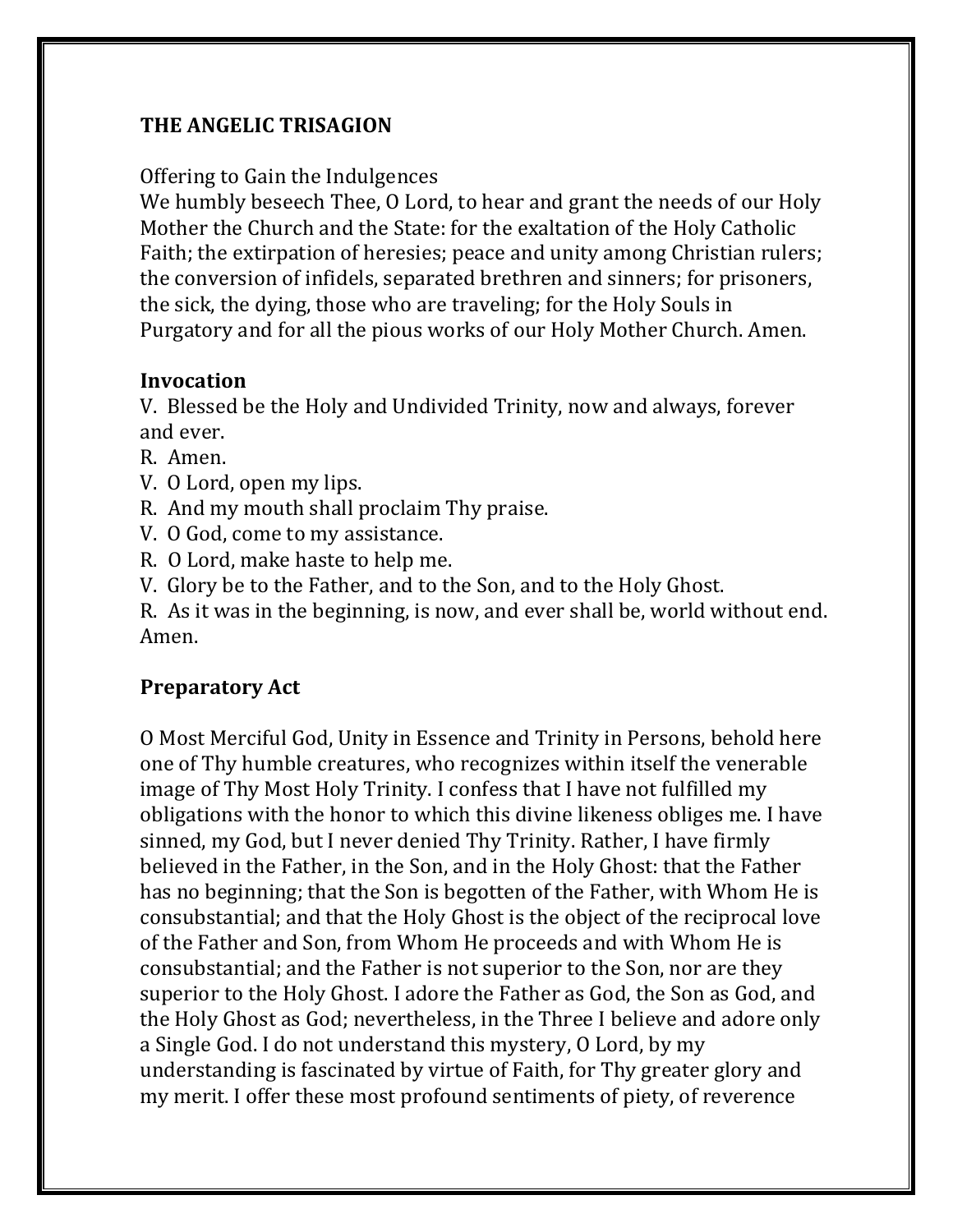and of love, as most pleasing supplications of Thy sanctity, so that through them Thou mayest forgive so many offenses committed by me against Thy uncreated majesty. O Most Blessed Trinity! The miserable trinity of my faculties sighs for Thee: my memory, tainted by weakness; my understanding, infected by ignorance; my will, perverted by the inclination to evil. Heal me, sanctify me, and give me help so I may never lack the intentions with which Thou hast deigned to inspire me; for I promise to dedicate myself, from now on, to upholding the dignity of the practices that correspond to Thy own character, with which Thou hast sealed me; to appreciate it as fully as I possibly can with Thy grace; and to avail myself of Thy grace to preserve in devotion and in the mystery of Thy Most August Trinity, in Whom I hope to find mercy, compassion and benevolence forever. Amen.

#### **Hymn**

Fire that burns and never dies, Perpetual light, Thy Unity; Fill our minds, our hearts and souls With Thy love, Oh Trinity. Take us to our Heavenly Home, Night and day we pray to Thee. Take us there to sing Thy praise With sacred hymns eternally.

(All bow)

To the Father, to the Son, To the Holy Ghost - all One. Let glory ever be given Thee, Now - and in eternity. Amen.

## **In honor of God the Father**

**All**: Holy God! Holy Mighty One! Holy Immortal One, have mercy on us. 1 Our Father

## **The following is repeated 9x in union with the nine choirs of angels:**

**V**. Holy, holy, holy Lord, God of hosts, heaven and earth are full of Thy glory. R. Glory be to the Father, Glory be to the Son, Glory be to the Holy Ghost. At the end:

**V.** Glory be to the Father, and to the Son, and to the Holy Ghost.

R. As it was in the beginning, is now, and ever shall be, world without end. Amen.

## **In honor of God the Son**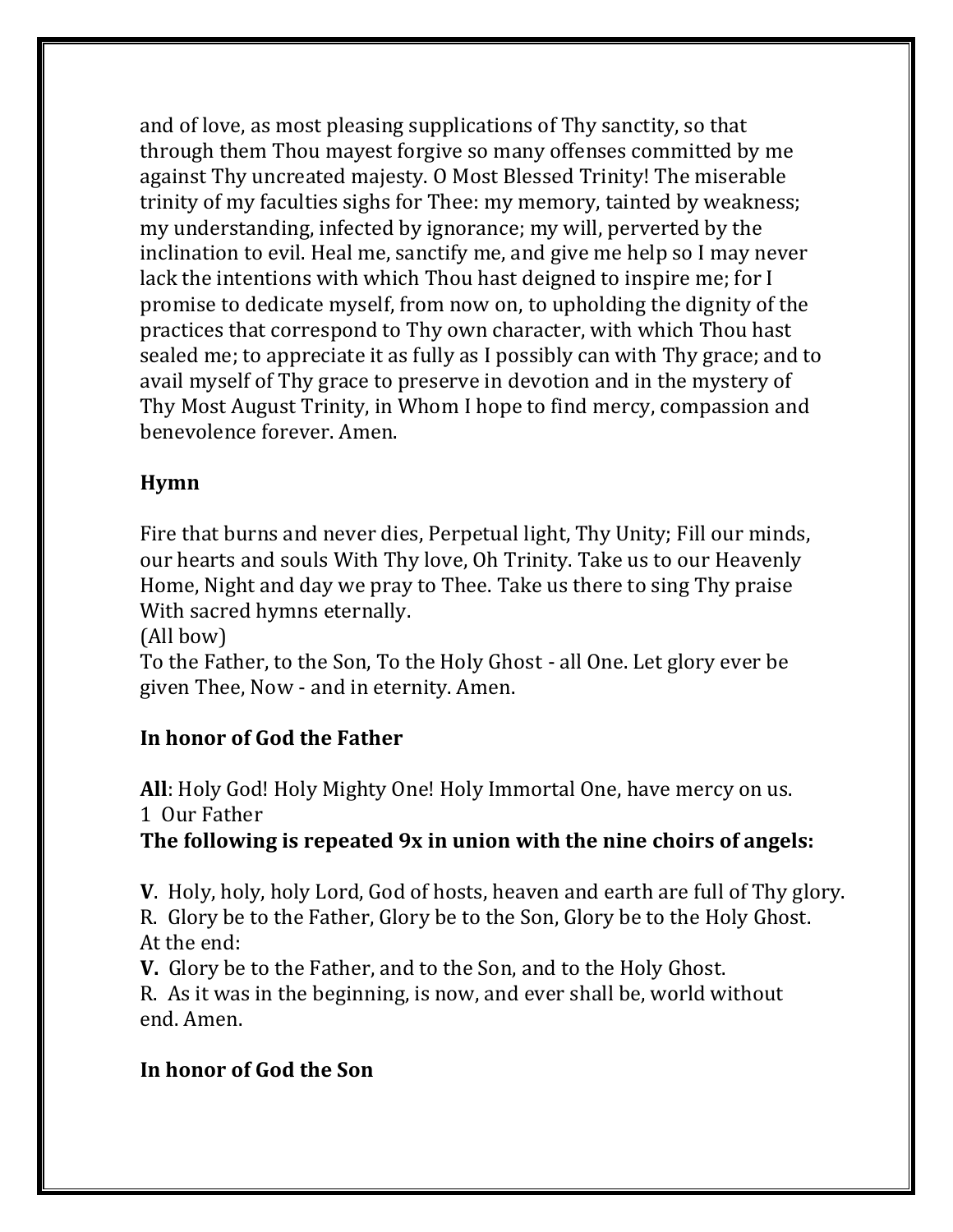All: Holy God! Holy Mighty One! Holy Immortal One, have mercy on us. 1 Our Father

**The following is repeated 9x in union with the nine choirs of angels:** V. Holy, holy, holy Lord, God of hosts, heaven and earth are full of Thy glory. R. Glory be to the Father, Glory be to the Son, Glory be to the Holy Ghost.

#### **At the end:**

**V**. Glory be to the Father, and to the Son, and to the Holy Ghost.

R. As it was in the beginning, is now, and ever shall be, world without end. Amen.

#### **In honor of God the Holy Ghost**

All: Holy God! Holy Mighty One! Holy Immortal One, have mercy on us. 1 Our Father

**The following is repeated 9x in union with the nine choirs of angels**:

V. Holy, holy, holy Lord, God of hosts, heaven and earth are full of Thy glory.

R. Glory be to the Father, Glory be to the Son, Glory be to the Holy Ghost.

#### **At the end:**

**V.** Glory be to the Father, and to the Son, and to the Holy Ghost.

R. As it was in the beginning, is now, and ever shall be, world without end. Amen.

## **Antiphon**

And there are three who give testimony in Heaven, the Father, the Word and the Holy Ghost. And these three are one.

V. Let us bless the Father, the Son and the Holy Ghost.

R. Let us praise God and extol Him forever and ever.

## **Let us pray**

O Most High and incomprehensible God Who, within the sanctuary of Thy nature, where no one enters, hast enclosed the mystery of Thy Most Holy Trinity, Whose veil no one can rend to see fully; rather, all creatures must adore it profoundly from without: deign to accept our humble supplications that we reverently present at the foot of the throne of Thy ineffable majesty, through the merits of Our Lord Jesus Christ. Amen.

## **Joys to the Triune God**

**V**. To our God three times Holy, Cherubim and Seraphim,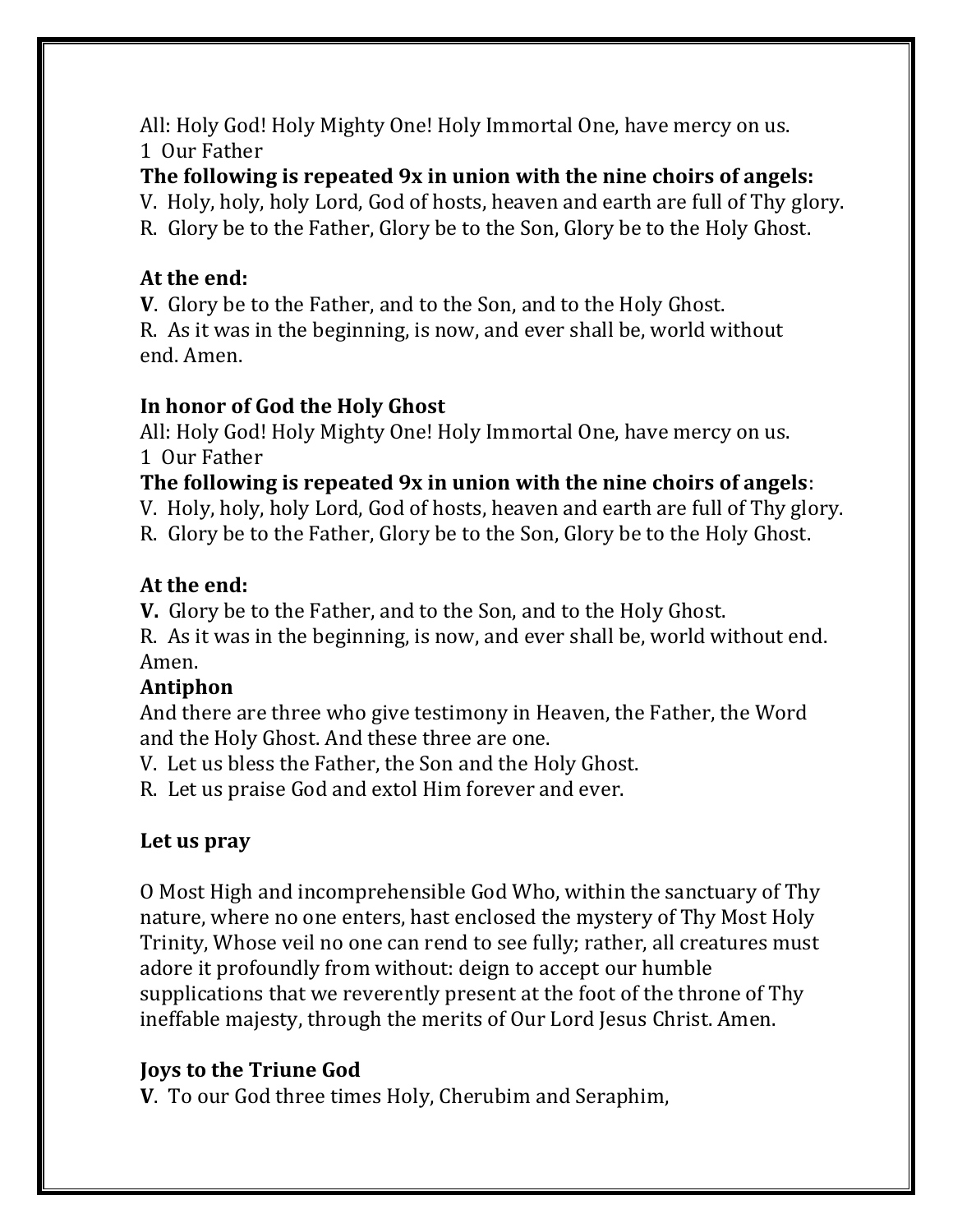R. Angels chant in endless hymn, singing:

#### **Joys to the Triune God**

V. To our God three times Holy, Cherubim and Seraphim, **R. Angels chant in endless hymn, singing: Holy, Holy, Holy**. (Repeat the R. above after every stanza)

1. O Trinity Divine. One in Essence most supreme, Font from where all good things stream Solely through Thy generosity; And Thy tender clemency Ends our weeping and our woe.

**R. Angels chant in endless hymn, singing: Holy, Holy, Holy**.

2. O Deity most pleasing, With humility we praise Thee, And for Thy pardon we beg Thee, For our evil and our blindness Through Thy graciousness, In this hymn of mysteries.

**R. Angels chant in endless hymn, singing: Holy, Holy, Holy.** 

3. The Trisagion that Isaias Wrote, consumed with burning zeal, When he heard from Heaven voices peal As angelic hierarchies Sang their golden melodies Praising God harmoniously.

**R. Angels chant in endless hymn, singing: Holy, Holy, Holy.**

4. The Apostle St. John Heard mystic creatures singing, Joyfully their voices ringing To a rhythm unceasing And with voices untiring, Without toil, weakness or pain.

**R. Angels chant in endless hymn, singing: Holy, Holy, Holy.**

5. By its grace, the Trisagion, With the strength of God's Divine arm, Shields us mightily from all harm, From lightning and from all plague, And from sudden death and 'quake, Freeing us from every calamity.

**R. Angels chant in endless hymn, singing: Holy, Holy, Holy.** 

6. Of Justice Divine The emblem most glorious With which Christians victorious Overcome all evil infernal And the malice of the devil, Who, in awe and fright, quickly flees.

**R. Angels chant in endless hymn, singing: Holy, Holy, Holy.**